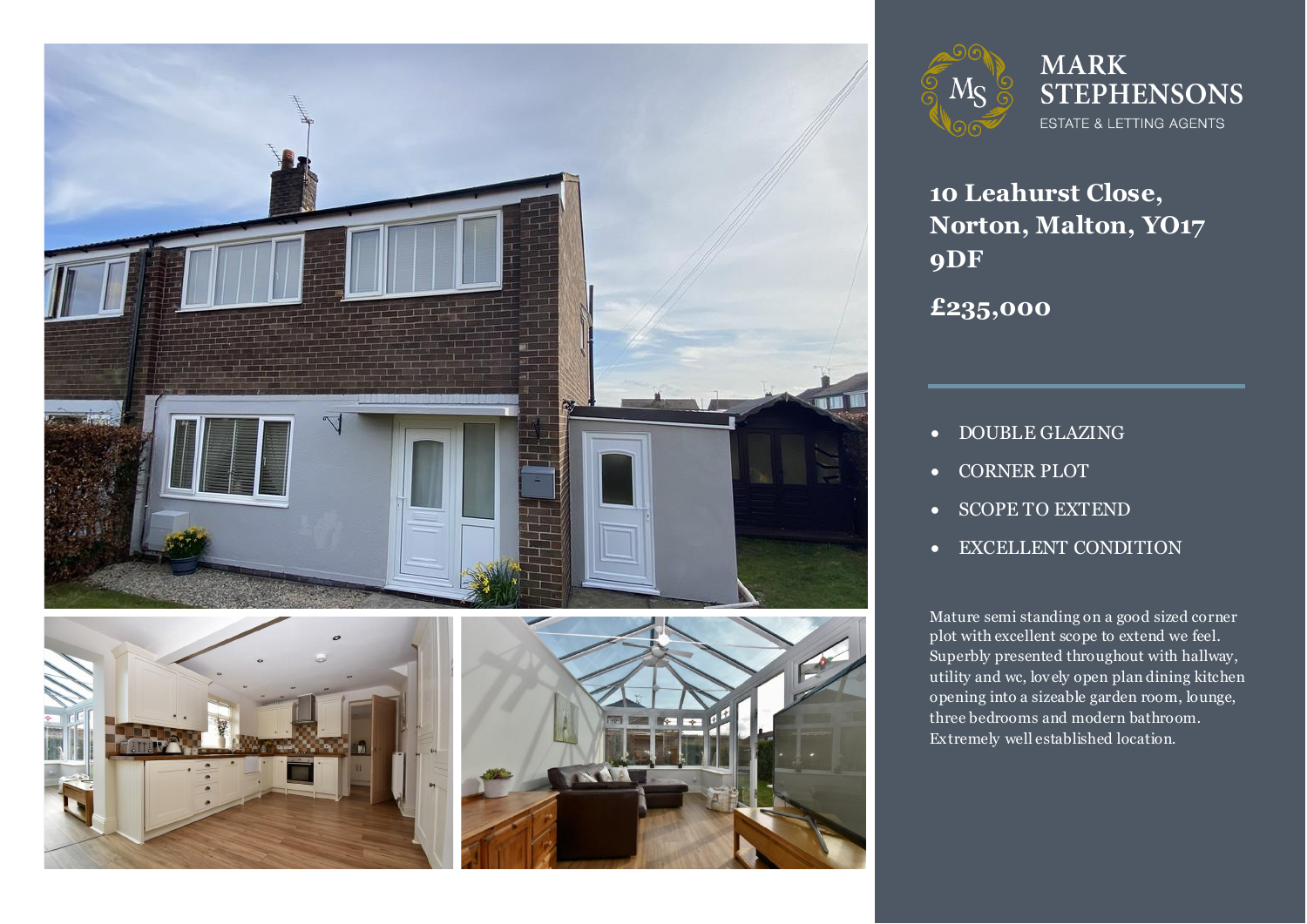

### DIRECTIONS

Leahurst Close is an extremely popular cul-de-sac within a mature residential area and is best found by simply heading into Norton from Malton along Church Street proceeding onto Commercial Street and right onto Mill Street. Turn left onto Beverley Road turning right just beyond Chapman's Garage onto Hambleton Road. Take the first right onto Glenmore Drive and right again onto Leahurst Close. Number 10 can be clearly identified by our board.

COUNCIL TAX Band C

SERVICES All mains services are connected to this property.

### **HALLWAY**

Stairs off to the first floor. Radiator.

### LIVING ROOM

Front window. Radiator. Multi fuel stove in brick surround/slate hearth. Double doors into:-

### KITCHEN DINER

Superbly fitted base and wall units. Integrated dishwasher, washing machine, fridge and freezer, oven, hob and extractor hood. Cupboard with gas central heating boiler. Under stairs cupboard.

**CONSERVATORY** UPVC double glazed. With double doors out to garden.

UTILITY ROOM Base level units. Side window. French doors.

WC Two piece suite. Rear window.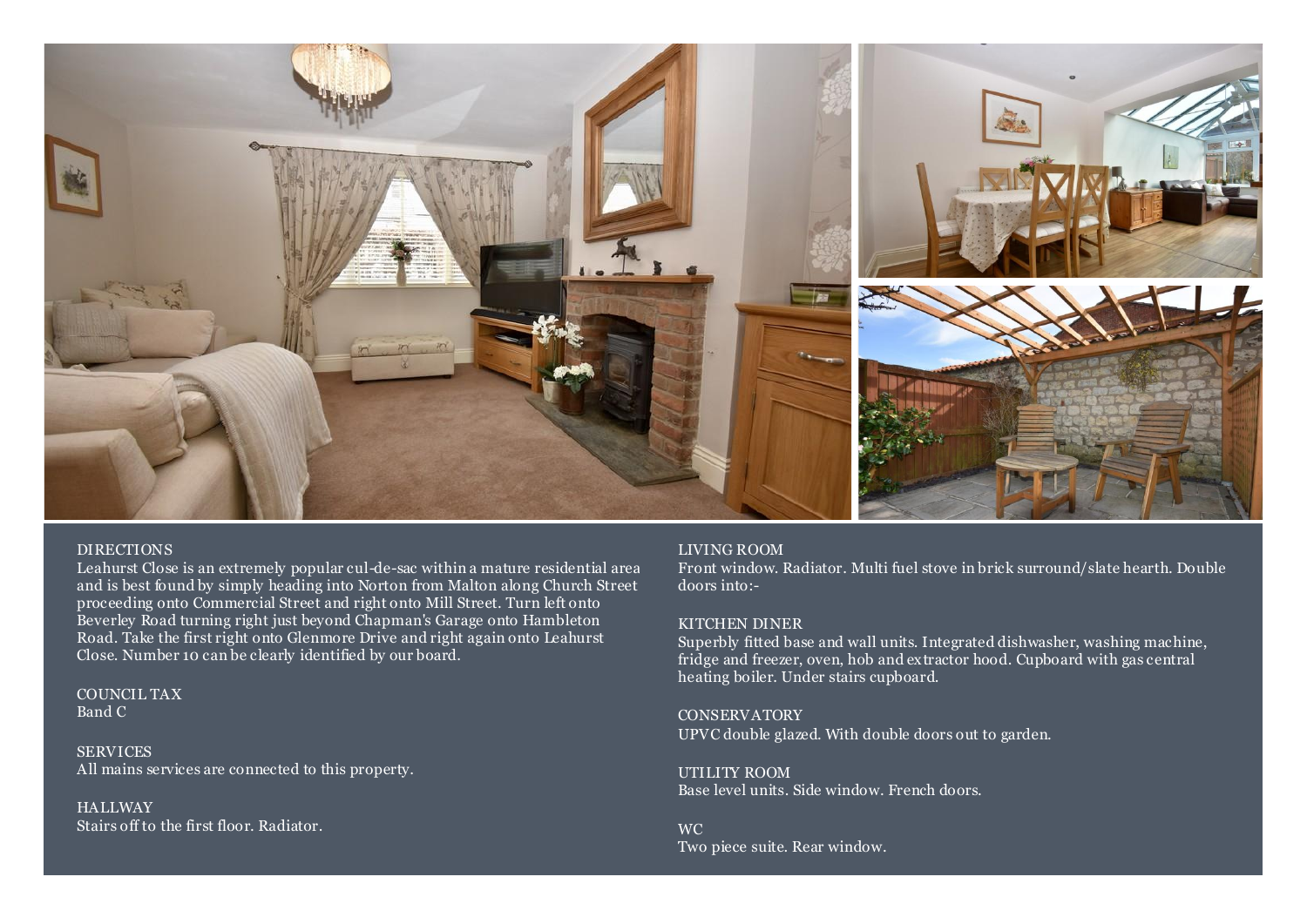



FIRST FLOOR

LANDING Side window.

BEDROOM ONE Rear window. Radiator.

BEDROOM TWO Front window. Radiator.

BEDROOM THREE Front window. Radiator.

**BATHROOM** Refitted three piece suite with shower over bath. Two rear windows. Heated to wel rail.

### OUTSIDE

Excellent corner plot including lawned front plot. Generously sized rear plot both length and width allowing good potential to build on as many others have. Substantial gated access from the side allowing hard standing parking with wood shed and original single garage/store. Established lawned plot and lovely patio and pergola area up against the traditional stone rear boundary wall.